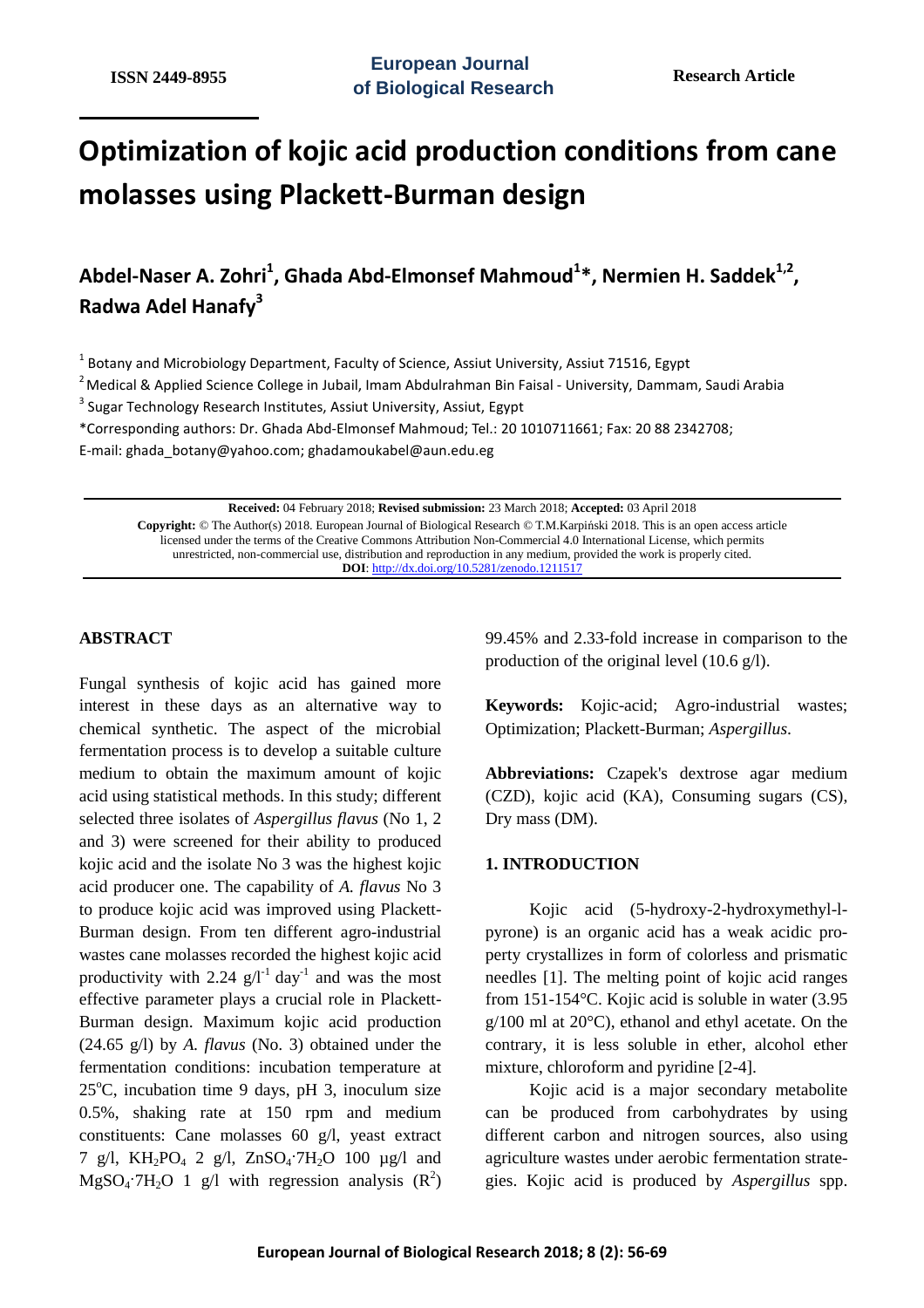belonging mainly to the section *flavi*: *Aspergillus flavus* [5-9], *Aspergillus oryzae* [10-14], *Aspergillus oryzae* var *effusus* [15], *Aspergillus tamarii* [16] and *Aspergillus parasiticus* [6, 7, 14, 17-19], as well as *Penicillium* sp. and certain bacteria [14, 20, 21].

Glucose, sucrose, acetate, ethanol, arabinose and xylose have been used as carbon sources for kojic acid production. Glucose is the best carbon source for kojic acid production due to the similarity of its structure to that of kojic acid. It has been suggested that, during the fermentation, kojic acid is formed directly from glucose without any cleavage of the carbon chain into smaller fragments [5, 22, 23]. Utilization of agro-industrial wastes or byproducts for the fungal production of useful products has been recommended by many investigations such as cheese whey [24-26], sugar cane molasses [27- 30], fruits, vegetables, corn steeps liquor [9, 31].

Kojic acid is a natural antibiotic agent, early as 1934 it was reported that kojic acid inhibited the growth of Gram-negative more strongly than that of Gram- positive bacteria [32]. This property was rediscovered much later and the antibiotic action of culture filtrates of several fungi was shown to be due to the presence of kojic acid and it is used in the medical field as a pain killer and anti-inflammatory drug [33]. In the food industry, KA used as one of the precursors for flavor enhancers [34]. Kojic acid has the ability to prevent the undesirable melanosis (blackening) of agricultural products by inhibiting polyphenol oxidase [35], and used as a skin care product for whitening [4] and as a protective against U.V. light. It has been used for the production of miso, soya sauce and sake in Japan for a long time [36, 37].

Agro-industrial wastes, include wastes generated during the industrial processing of agricultural or animal products or those obtained from agricultural activities in the form of straw, stem, stalk, leaves, husk, shell, peel, lint, seed, pulp, legumes or cereals (rice, wheat, corn, sorghum and barley), bagasse' from sugarcane or sweet sorghum milling, spent coffee grounds, brewer's spent grains, and many others. These wastes are mainly composed of sugars, fibers, proteins, and minerals. The chief constituents of such agro-industrial wastes include cellulose, hemicelluloses and lignin, collectively being called "lignocellulosic materials" [38]. Cheap agro-industrial sources such as wheat bran, soy bean meal, corn steep liquor, sugarcane bagasse', whey, etc. have been used as carbohydrate as well as nitrogen sources in the lieu of synthetic ones [39]. Different types of treatments (physical, chemical, and enzymatic) can be given to these byproducts in order to make them easily consumed by microbes [40].

A classical method of optimizing the fermentation conditions and medium constituents depends on single parameter whilst all the other factors are maintained at a fixed level. However, statistical planned experiments effectively explained the interaction of parameters and minimize the error in determining the effect of parameters [41, 42]. The design of experiment reduces the number of experiments and increases process efficiency [43, 44]. Statistically designed experiments are used for optimization strategies such as screening experiments and optimization for targeted response [45]. Plackett-Burman design used which greatly enhance the yield of product, reduces time, cost, process variability and has been successfully used to optimize many bioprocesses [46, 47]. The Plackett-Burman design was developed by Plackett and Burman in 1946. It is two-level fractional design for studying up to  $k=N-1$ , where k are variables and N is the number of runs. These designs have complex alias structures, and hence, this design was generally preferred for screening of significant factors [48].

The main objective of this work was to test the ability of different *Aspergillus flavus* isolates to produce kojic acid on both glucose and agroindustrial wastes media, secondly to improve the production by investigating the effect of several variables on the KA production process and recorded the optimum fermentation conditions for the highest KA production using Plackett-Burman design as a statistical approach.

# **2. MATERIALS AND METHODS**

# **2.1. Microorganisms**

Three isolates of *Aspergillus flavus* proved previously as highly kojic acid producers [9] and proved as non-toxigenic producers (data not recorded here) were selected for this study. These isolates were maintained on Czapek's dextrose agar medium (CZD) aerobically and stored at 4±1°C until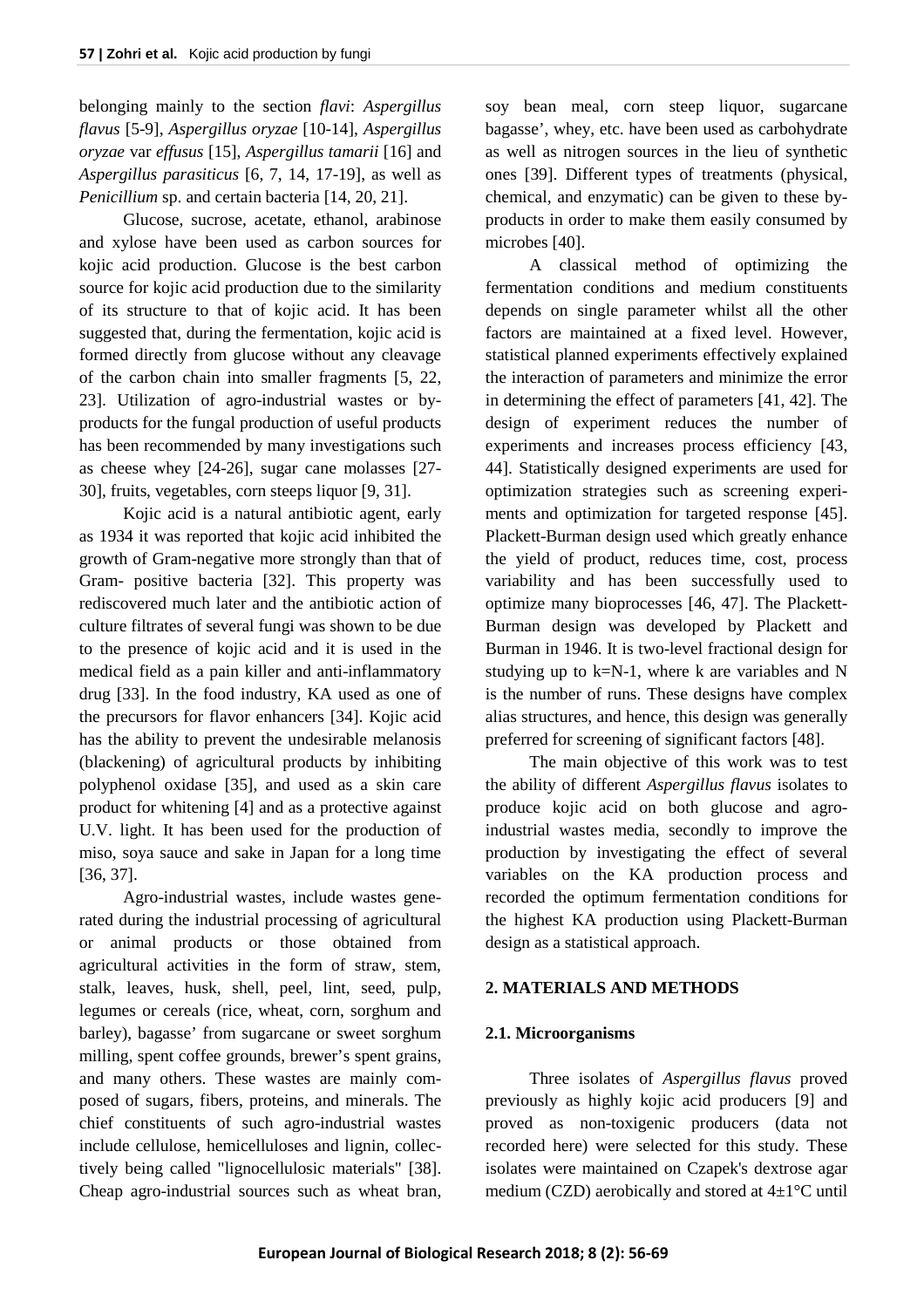using (sub-cultured every 30 day). Prior to the experiments *A. flavus* isolates grown on CZD medium at 28±1°C for 4 days aerobically. Homogeneous spore suspension obtained by scrapping fungal hyphae and suspended it in sterilized distilled water containing 0.01% (v/v) tween 80 until spore suspension  $3 \times 10^6$  spore/ml and stirred for 30 min. then using it as inoculum.

## **2.2. Medium and culture conditions.**

Modified Czapek's dextrose liquid medium used for kojic acid production [49] containing  $(g/l)$ : glucose, 100.0; yeast extract, 5;  $KH_2PO_4$ , 1.0 and MgSO4.7H2O, 0.5. These contents were dissolved in 1000 ml distilled water with initial pH adjusted to 3 before autoclaving. After sterilization in an autoclave at 121°C and 1.5 atm pressure for 20 min. chloramphenicol, 250 mg/ml was sterilized separately by membrane filtration, using a membrane of pore size 0.22 mm and added as bacteriostatic agent. Incubation was carried out at  $28\pm1\degree C$  on a rotary shaking (150 rpm) for 7 days. All the experiments were carried out independently in triplicates. After the incubation period, mycelium was recovered by filtration through dried and weighed Whatman filter paper (No. 113), washed with distilled water three times and then dried at 70 °C overnight for dry mass (DM) determination. The supernatants were used for quantitative determination of kojic acid (KA) and consuming sugars (CS).

# **2.3. Screening for kojic acid production on agroindustrial wastes**

Ten agro-industrial wastes collected from Agriculture Research Centre and sugar factories were used in this experiment, namely beet molasses, cane molasses, mixed of cane and beet molasses, bagasse, starch water, corn steep liquor, rice straw, *Zea mays* waste, onion waste and peanut waste. The hard wastes were washed to remove dust, separated, dried, ground and sieved through 1-mm mesh screen. All wastes were prepared in concentration 40 g/l. Incubation was carried out at  $28 \pm 1^{\circ}$ C on a rotary shaking (150 rpm) for 7 days. All the experiments were carried out independently in duplicates. The chemical analysis of beet molasses and cane molasses showed in Table 1.

**Table 1.** Chemical composition of Abo-Qurqas sugarcane and beet molasses, Egypt.

| Test                | Cane            | <b>Beet</b>     |  |  |
|---------------------|-----------------|-----------------|--|--|
|                     | molasses        | molasses        |  |  |
| <b>Brix</b>         | $86.50 \pm 1.0$ | $82.50 \pm 1.0$ |  |  |
| pH                  | $5.1 \pm 0.1$   | $8.1 \pm 0.1$   |  |  |
| Ash $%$             | $12.30+0.5$     | $10.50 \pm 0.5$ |  |  |
| Total sugar %       | $56.0 \pm 1.0$  | $57.50 \pm 1.0$ |  |  |
| Non-fermentable     | $4.50 \pm 0.2$  | $2.00+0.2$      |  |  |
| sugar %             |                 |                 |  |  |
| Fermentable sugar % | $51.50 \pm 0.1$ | $55.50 \pm 0.1$ |  |  |
| Reducing sugar %    | $24.90 \pm 0.1$ | $1.82+0.1$      |  |  |
| Nitrogen %          | $0.61 \pm 0.1$  | $1.3 \pm 0.1$   |  |  |
| Protein %           | $3.81 \pm 0.1$  | $8.12 \pm 0.1$  |  |  |
| Color % brix        | 22500           | 16060           |  |  |
| CaO%                | $1.58 \pm 0.1$  | $2.00+0.1$      |  |  |
| $P_2O_5$ %          | $0.3+0.01$      | $0.1 + 0.01$    |  |  |
| $SO_4$ $gA$         | $19.0 \pm 2.0$  | $5.4 + 2.0$     |  |  |

#### **2.4. Optimization using Plackett-Burman design**

Plackett-Burman design was used to screen the fermentation parameters that influenced kojic acid (KA) production [50]. Eleven trails carried out by Plackett-Burman design for screening the fermentation parameters with respect to their main effect and without interaction effects between various constituents of the medium is shown in Table 2. Each independent variable was tested at two levels, high  $(+1)$  and low  $(-1)$ . In each column and row should contain equal number of negative and positive signs. Plackett and Burman design was used to screen and evaluate the important medium components that influence the response. Kojic acid yields are explained by the following polynomial equation:

 $Y=bo + \sum b_iX_i + \sum b_iX_iX_j + E_i$  (1)

Where, Y; the variable dependent response; i; the regression coefficient; X; the independent variable level; b0 is offset term; bij is interaction effect and E; the experimental error. The experimental data were statistically analyzed to determine the significant difference ( $p \le 0.05$ ) in response under different conditions. The response surface graphs were also plotted using the same software. The quality of fit for the regression model equation was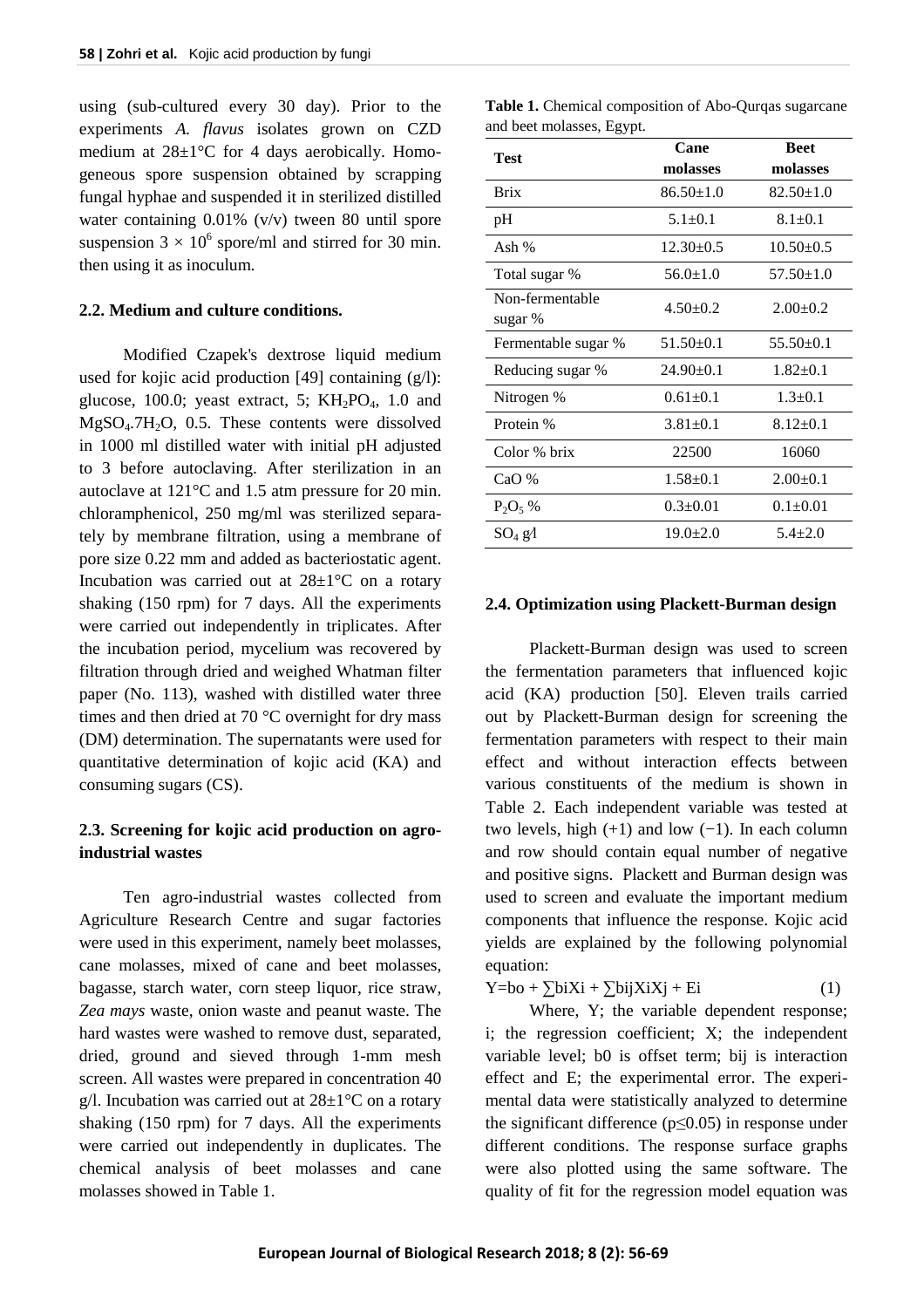expressed as  $R^2$ . The program Sigma XL (Version 6.12) was used to analyze this experiment.

| Table 2. Plackett-Burman design for screening kojic |  |  |  |
|-----------------------------------------------------|--|--|--|
| acid production using different variables by        |  |  |  |
| Aspergillus flavus.                                 |  |  |  |

| <b>Variable</b> |                                      |                        | <b>Level</b> |                |  |  |
|-----------------|--------------------------------------|------------------------|--------------|----------------|--|--|
| code            | <b>Variable</b>                      | Unit                   | Low          | High           |  |  |
|                 |                                      |                        | $(-1)$       | $(+1)$         |  |  |
| A               | Incubation                           | $C^{\circ}$            | 25           | 35             |  |  |
|                 | temperature                          |                        |              |                |  |  |
| B               | Incubation                           | D                      | 5            | 9              |  |  |
|                 | time                                 |                        |              |                |  |  |
| C               | Fermentation                         |                        | Shaking      | Static         |  |  |
|                 | type                                 |                        |              |                |  |  |
| D               | Inoculums                            | $\frac{0}{0}$          | 0.5          | 2              |  |  |
|                 | size                                 |                        |              |                |  |  |
| E               | Initial pH                           |                        | 3            | 5              |  |  |
| $\mathbf F$     | <b>Molasses</b>                      | $gl^{-1}$              | 20           | 60             |  |  |
| G               | <b>Yeast extract</b>                 | $gl^{-1}$              | 3            | 7              |  |  |
| H               | $KH_2PO_4$                           | $gl^{-1}$              | 0.5          | $\overline{2}$ |  |  |
| J               | ZnSO <sub>4</sub> .7H <sub>2</sub> O | $\mu$ gl <sup>-1</sup> | $\theta$     | 100            |  |  |
| K               | Glycine                              | $\mu\text{gl}^{-1}$    | $\theta$     | 100            |  |  |
| L               | MgSO <sub>4</sub> .7H <sub>2</sub> O | $gl^{-1}$              | 0.1          | 1              |  |  |

## **2.5. Analytical analysis**

Kojic acid was determined spectrophotometrically using ferric chloride reagent; the developed purple-red color was measured quantitatively against substrate-free blank at 540 nm [2, 20, 51]. The residual sugar was analyzed spectrophotometrically by anthron method using T60 UV with a split beam UV visible spectrophotometer covers a wavelength range of 190-1100 nm [52].

#### **3. RESULTS AND DISSCUSSION**

# **3.1. Kojic acid production by** *Aspergillus flavus* **isolates**

Three isolates of *A. flavus* (No. 1, 2 and 3) were screened for their ability to produced kojic acid on fermented medium. All the isolates grown on the production medium and showed various degrees of dry mass and kojic acid production. A wide

variation in KA production on the screening medium ranged from  $8.5\pm0.01$  to  $10.6\pm0.01$  g/l in submerged cultures and  $7.4 \pm 0.02$  and  $8.9 \pm 0.01$  g/l in static cultures. The highest fungus dry mass and kojic acid producer was *Aspergillus flavus* (No. 3) giving  $10.58\pm0.01$  g/l KA (with productivity 1.51 g/l/day) and  $6.1 \pm 0.53$  g/l dry mass so it was selected for the further experiments. Several species of *A. flavus* group were estimated as kA producers such as *A. flavus*, *A. oryzae* and *A. parasiticus* [9, 14, 23, 53-58].

Brief description of kojic acid highly producer *Aspergillus flavus* Link (No. 3); Growth on CZD medium 60 mm in one week, Texture floccose becoming granular, Color bright yellow-green; occasionally yellow-brown, cream reverse. Conidiophores roughened; vesicles globose with radiate or columnar spore production; phialides arising directly or produced on medullae in others; conidia round to elliptical, 3-6 μm; smooth or finely roughened (Fig. 1).

# **3.3. Screening for kojic acid production on agroindustrial wastes by** *Aspergillus flavus* **Link**

Ten agro-industrial wastes were tested as a carbon source for the growth of *A. flavus* (No. 3) and KA production was illustrated in Fig. 2. *Aspergillus flavus* growth and KA production were largely impressed by the type of waste. The results indicated that cane molasses promoted both fungal growth and kojic acid production (15.71 g/l KA, 20.2 g/l DM) followed respectively by potato waste water (11.4 g/l KA, 17.5 g/l DM), onion wastes  $(9.49 \text{ g/l KA}, 9.05 \text{ g/l DM})$  and mixed molasses  $(9.23 \text{ g/l KA}, 15.6 \text{ DM})$ . It is worthy to mention that bagasse, corn steep liquor, peanut wastes and rice straw contribute low production of kojic acid matching 0.87, 2.37, 3.62 and 3.98 g/l kojic acid, respectively. The current study clearly proved that *A. flavus* could grow well on cane molasses and produced a large amount of kojic acid. Utilization of different carbon sources such as glucose, starch, sucrose, maltose and cellulose by different *Aspergillus* species for kojic acid production were studied by Rosfarizan and Ariff [59]. El-Aasar [19] reported that glucose also has yield the highest kojic acid production by *A. parasiticus* and followed by sucrose and beet molasses. Several quantities of KA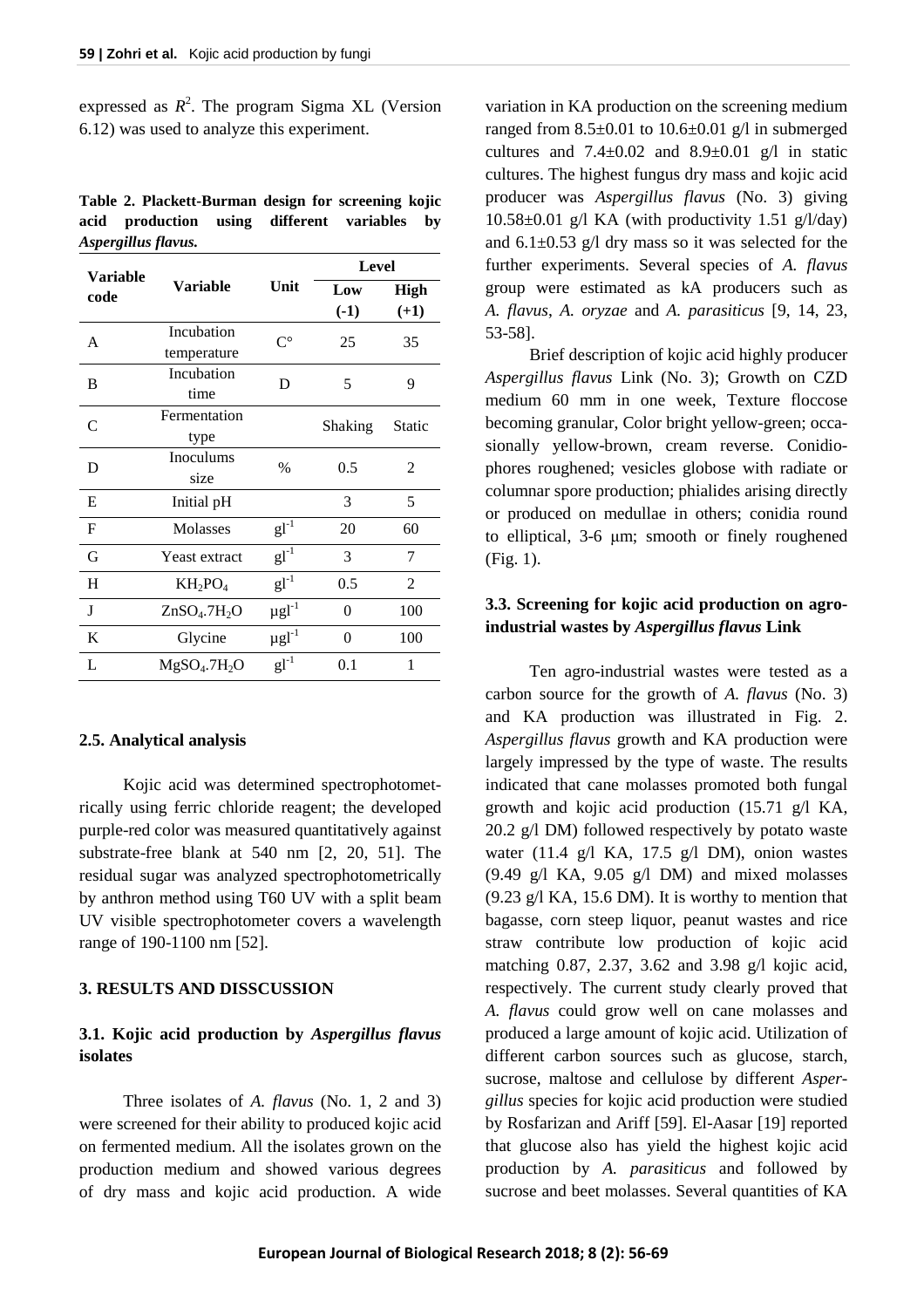produced by fungi were recorded previously by several researchers such as: Manabe et al. [60] recorded 40 g/l kojic acid by *A. flavus*; El-Sharkawy [57] obtained 60 g/l kojic acid with immobilization technique by *A. flavus* ATCC 9179. Kwak and Rhee [11] produced 80 g/l kojic acid using, also, immobilized cells of *A. oryzae*. Ogawa et al. [61] produced 20g/l KA by *A. oryzae* NRRL 484 using shaking culture. Wakisaka et al. [62] produced 24 g/l KA from the same previous isolate on different medium.



**Figure 1.** *Aspergillus flavus*, **A, B**: Biserriate phialide (Bi); Conidiophore (Co) and hypha (Hy); **C**: Monoserriate phalide (Mo); Bars, 10 µm; **D**: Fungus growth on Czapek's dextrose agar medium.

# **3.3. Optimization of KA production using Plackett-Burman design**

The highly kojic acid producer (*A. flavus*  No.3) was chosen for screening the effects of different parameters on KA production using Plackett-Burman design. Each variable was studied at two levels (-1, 1) as declared in Table 1. Relationship between the response and the screened variables was expressed by the following polynomial equations:

KA  $(g/l) = (11.98) + (-6.38) * A + (1.35) * B +$  $(-6.36) * C + (-0.54) * D + (-1.67) * E + (7.98) * F$  $+ (1.44) * G + (4.31) * H + (-1.06) * J + (-0.388) *$  $K + (4.8) * L.$  (2) CS (%) =  $(8.52) + (-1.89) * A + (-0.96) * B +$  $(-1.05) * C + (-0.48) * D + (1.32) * E + (2.05) * F +$  $(-0.4) * G + (1.32) * H + (1.89) * J + (-0.49) * K +$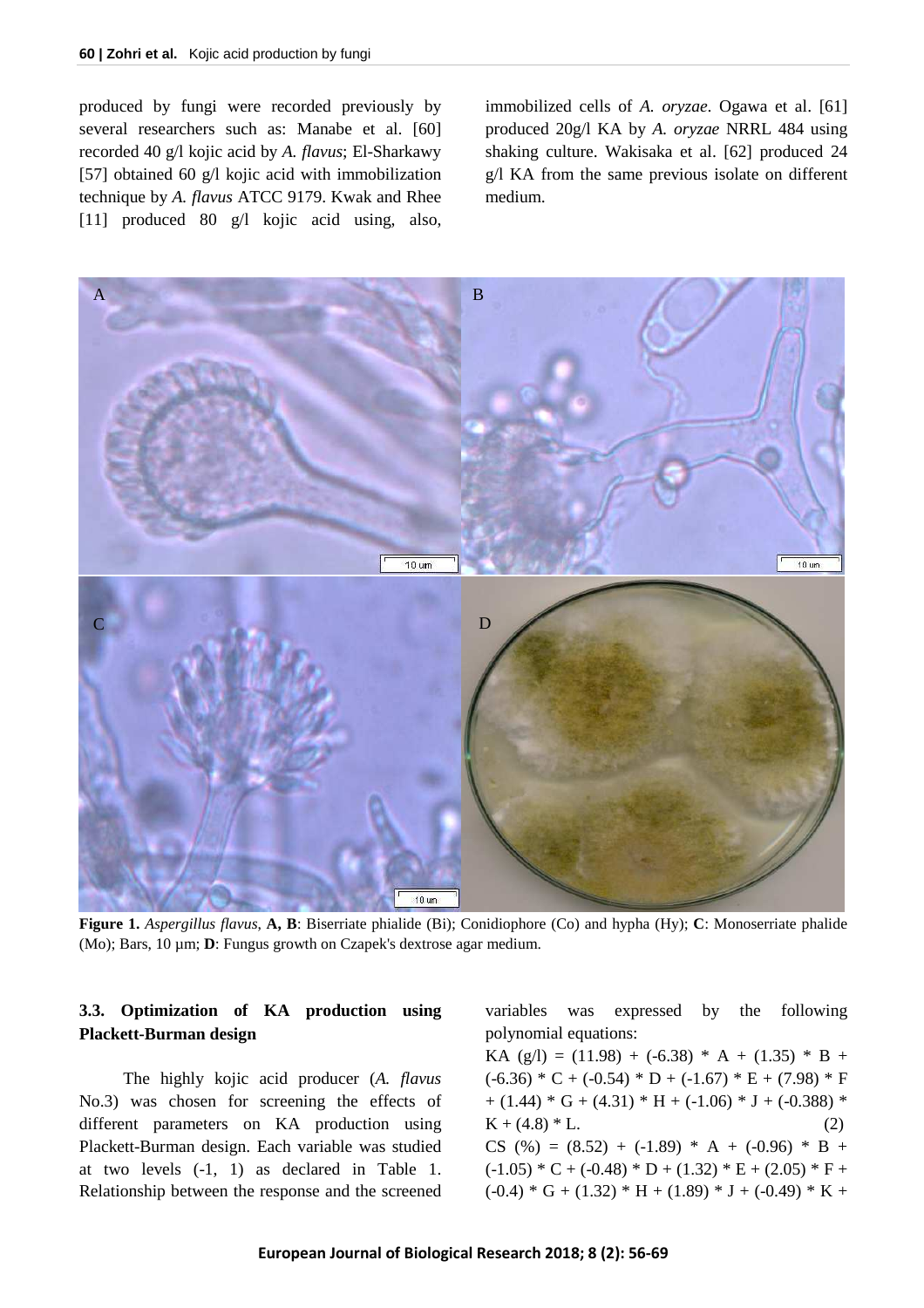$(0.82) * L.$  (3) DM  $(g/l) = (15.37) + (-0.55) * A + (0.25) * B +$  $(-2.1) * C + (1.74) * D + (1.48) * E + (4.79) * F +$  $(1.77) * G + (0.92) * H + (-0.27) * J + (0.083) * K +$  $(3.47) * L.$  (4)

The results obtained in Table 3 indicated that there was a wide variation in kojic acid production of 0.82 to 24.65 g/l, consuming sugar 27.33 to 89.87% and dry mass varied between 3.6 and 28.2 g/l indicating the important effect of both medium components and environmental factors on the production of KA. The ANOVA results are shown in Table 4 showed that among the eleven variables, D (inoculums size), K (glycine) in kojic acid production; B (incubation time), J  $(ZnSO<sub>4</sub>.7H<sub>2</sub>O)$ , K (glycine) in dry mass; G (yeast extract) in consuming sugars were found to be non-significant

(p>0.05). Among the tested parameters, cane molasses was the most effective parameters plays a crucial role in KA production, dry mass and consuming sugars with 3.99, 4.79 and 7.98 coefficient effect as shown in Pareto-Plot (Fig. 3).

All the predicted values of Plackett-Burman design were located in close proximity to experimental values. This supports the hypothesis that the model Eq.  $(2, 3, and 4)$  is sufficient to describe the response of the experimental observations of KA production, dry mass and consuming sugars (Fig. 4). The main effects of different parameters on kojic acid production by *A. flavus* showing effect of two variables (other variables were kept at zero in coded unit indicated in Fig. 5.



**Figure 2.** Screening for kojic acid production on different agro-industrial wastes by three species of *Aspergillus*.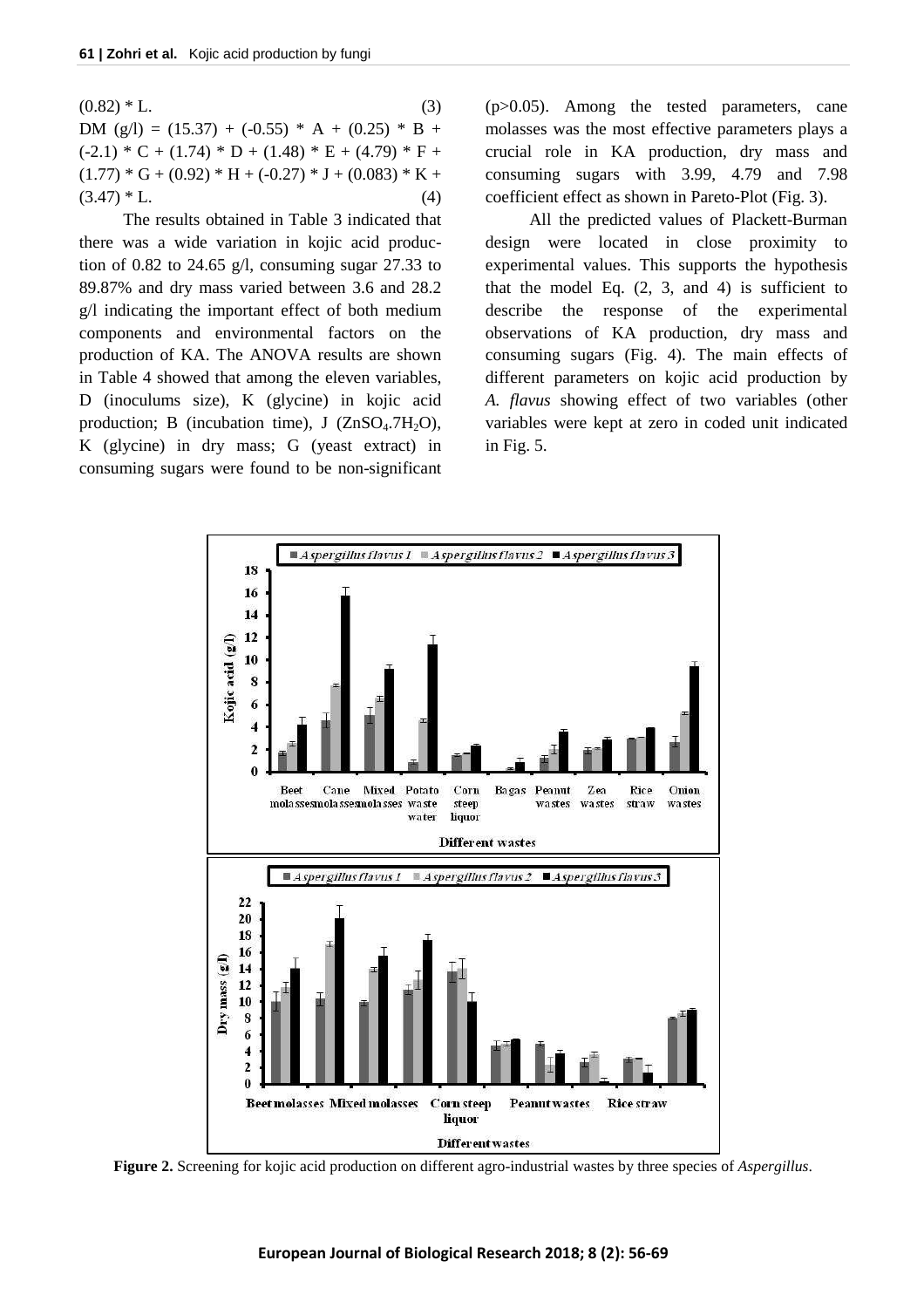

**Figure 3.** Pareto-Plot for Plackett-Burman parameter determines the effect of each parameter on kojic acid produced by *Aspergillus flavus* (3), A: Kojic acid (g/l); B: Dry mass (g/l) and C: Consumed sugars (%).



Figure 4. Comparison between kojic acid (g/l) experimental and predicted values of the Plackett-Burman design by *Aspergillus flavus* (3), A: Kojic acid (g/l); B: Dry mass (g/l) and C: Consumed sugars (%).

Three-dimensional response surface curves were generated to study the interaction between each two variables (Fig. 6). The Model F value of KA (value is calculated as ratio of mean square regression and mean square residual due to the real error) was 197.79 (p<0.05), DM was 207.74  $(p<0.05)$  and CS was 44.09  $(p<0.05)$  implies that the model is significant. The  $R^2$  value was 99.45%,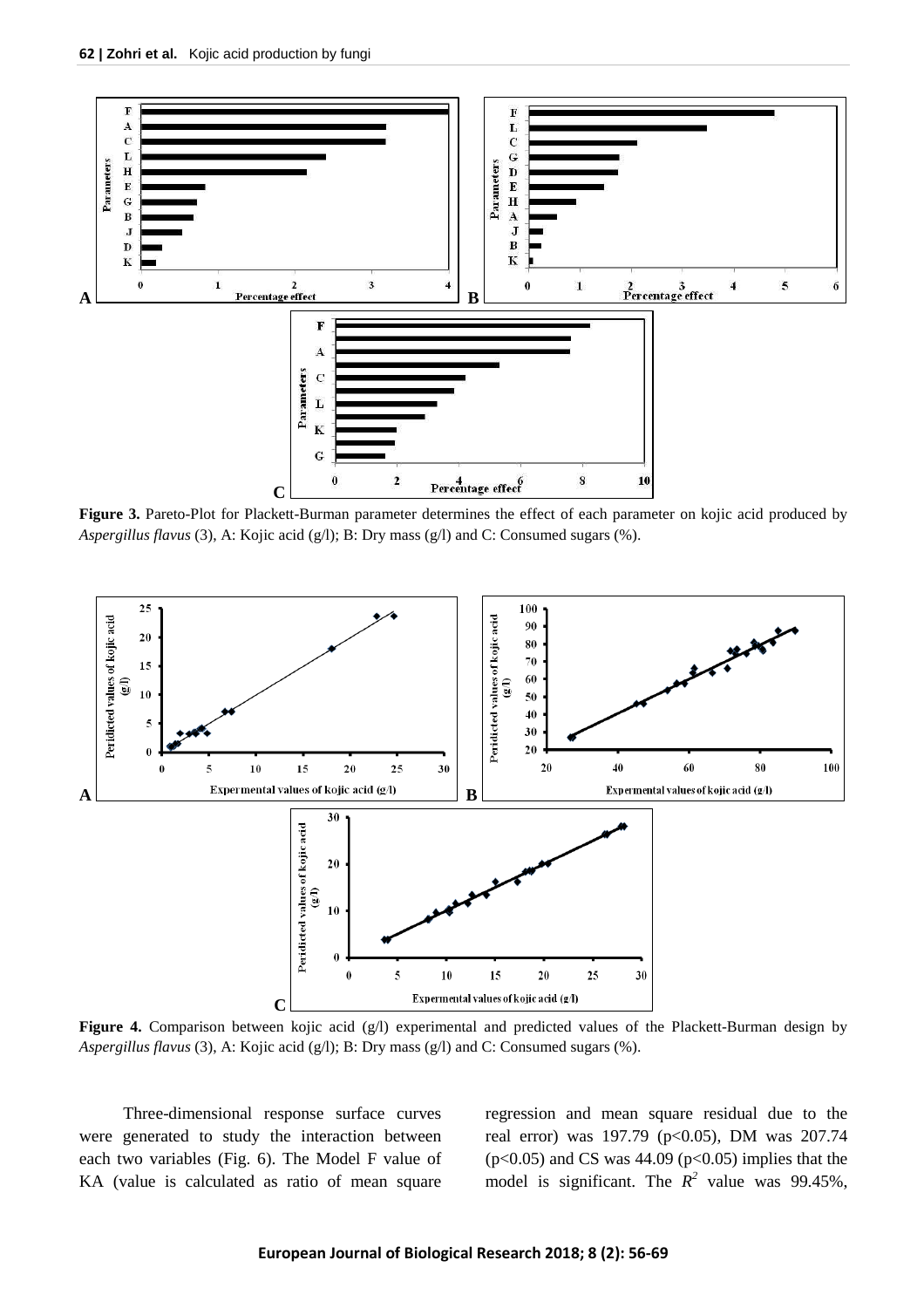99.48% and 97.59% for KA, DM and CS, respectively indicated that the entire variation was explained by the model. The adjusted  $R^2$  value was 98.95%, 99% and 95.37% for KA, DM and CS, respectively.



**Figure 5.** Main effects of different parameters on kojic acid production by *Aspergillus flavus* (3) showing effect of two variables (other variables were kept at zero in coded unit).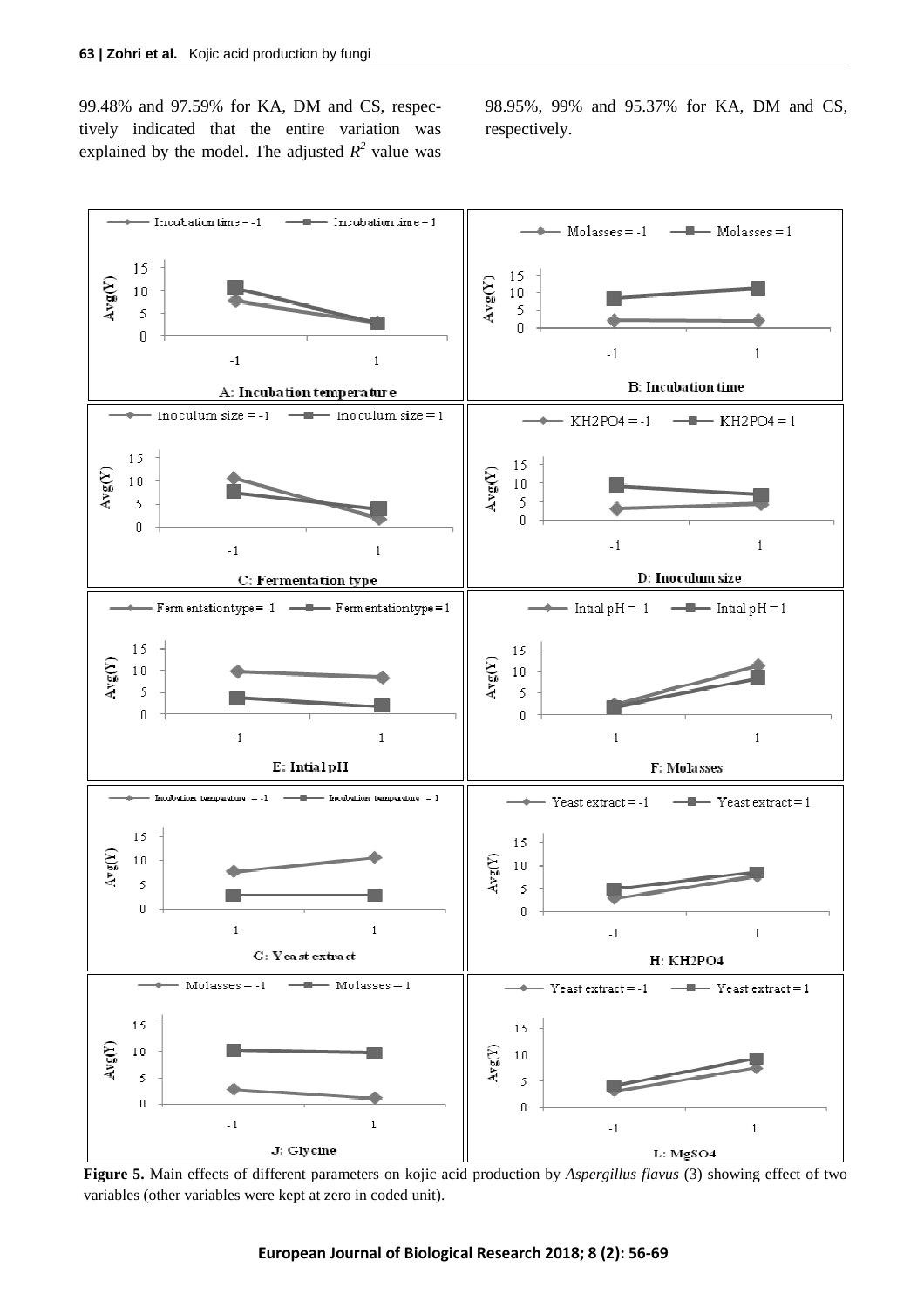

**Figure 6.** Response surface plots of kojic acid production by *Aspergillus flavus* (3) showing the effect of two variables (other variables were kept at zero in coded unit) : (A) Molasses and Incubation temperature, (B) Molasses and MgSO<sub>4</sub>, (C) Molasses and fermentation type, (D) Incubation temperature and incubation time, (E) Incubation temperature and Fermentation type, (F) Molasses and initial pH.

Maximum KA production (24.65 g/l) by *A. flavus* obtained under the fermentation conditions: incubation temperature at  $25^{\circ}$ C, incubation time 9 days, pH 3, inoculums size 0.5%, shaking rate at 150 rpm and medium constituents: Cane molasses 60 g/l, yeast extract 7 g/l,  $KH_2PO_4$  2 g/l,  $ZnSO_4$ .7H<sub>2</sub>O 100  $\mu$ g/l and MgSO4.7H<sub>2</sub>O 1 g/l. In agreement with our results; Lin et al. [17, 63] showed that the optimal pH values for the production of kojic acid were 4.5, 6.2 and 6.5 by *A. flavus, A. parasiticus* and *A. oryzae*. Optimal pH for producing KA 3 obtained by strains of *A. oryzae*, this could be explained by the optimal pH of the KA-producing enzymes is around pH 3.5 [21, 59]. Also, secondary metabolites produced in the late log-stationary phases, in which the cultural medium has already been acidified by various acidic primary metabolites (itaconic acid or citric acid) [64, 65]. Optimum temperature for kojic acid production by fungi in the most of the cases was found to be 25-30°C [63, 66].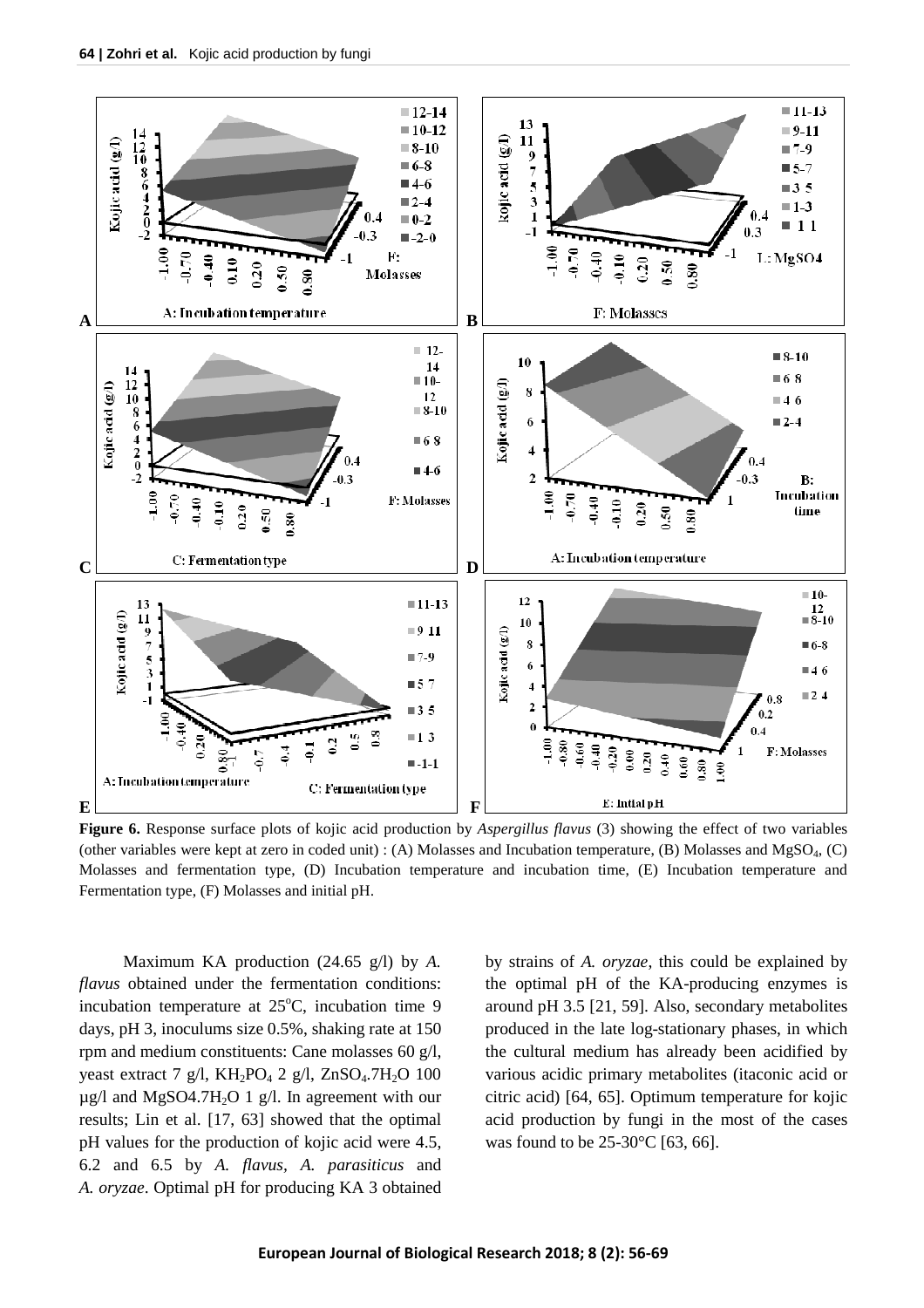| <b>Trials</b>  |              | B              | $\mathbf C$  | D            | E            | F              | G            | $\bf H$      | J.           | K            |              | Kojic acid (g/l)<br>L |                  | Dry mass $(g/l)$    |           | Consumed sugars %   |           |
|----------------|--------------|----------------|--------------|--------------|--------------|----------------|--------------|--------------|--------------|--------------|--------------|-----------------------|------------------|---------------------|-----------|---------------------|-----------|
|                | A            |                |              |              |              |                |              |              |              |              |              | <b>Experimental</b>   | <b>Predicted</b> | <b>Experimental</b> | Predicted | <b>Experimental</b> | Predicted |
|                | $-1$         | $-1$           | $\mathbf{1}$ | $\mathbf{1}$ | 1            | $-1$           | 1            | $\mathbf{1}$ | $-1$         | $\mathbf{1}$ | $-1$         | 1.25                  | 1.04             | 12.20               | 11.55     | 78.25               | 80.90     |
| $\mathfrak{2}$ | $\mathbf{1}$ | $\mathbf{1}$   | $-1$         | $\mathbf{1}$ | $-1$         | $-1$           | $-1$         | $\mathbf{1}$ | $\mathbf{1}$ | 1            | $-1$         | 1.68                  | 1.54             | 8.20                | 8.15      | 85.06               | 87.46     |
| $\mathfrak{Z}$ | $\mathbf{1}$ | $-1$           | $-1$         | $-1$         | $\mathbf{1}$ | $\overline{1}$ | 1            | $-1$         |              | 1            | $-1$         | 4.30                  | 4.17             | 18.10               | 18.40     | 45.28               | 46.28     |
| $\overline{4}$ | $-1$         | $-1$           | $-1$         | $-1$         | $-1$         | $-1$           | $-1$         | $-1$         | $-1$         | $-1$         | $-1$         | 4.24                  | 4.25             | 4.00                | 3.80      | 61.48               | 66.15     |
| 5              | $\mathbf{1}$ | $\mathbf{1}$   | $-1$         | 1            | $-1$         | $-1$           | $-1$         | $\mathbf{1}$ | $\mathbf{1}$ | $\mathbf{1}$ | $-1$         | 1.39                  | 1.54             | 8.10                | 8.15      | 89.87               | 87.46     |
| 6              | $\mathbf{1}$ | $\mathbf{1}$   | $-1$         | 1            | $\mathbf{1}$ | $-1$           | 1            | $-1$         | $-1$         | $-1$         | 1            | 2.94                  | 3.25             | 19.80               | 20.10     | 79.46               | 78.98     |
| $\overline{7}$ | $-1$         | $-1$           | $\mathbf{1}$ | 1            | 1            | $-1$           | $\mathbf{1}$ | 1            | $-1$         | 1            | $-1$         | 0.82                  | 1.04             | 10.90               | 11.55     | 83.55               | 80.90     |
| $\,8\,$        | $-1$         | 1              | -1           | $\mathbf{1}$ | $-1$         | $\mathbf{1}$   | 1            | $-1$         |              | $-1$         | $-1$         | 6.70                  | 7.06             | 15.00               | 16.15     | 58.76               | 57.65     |
| 9              | $\mathbf{1}$ | $-1$           | $-1$         | $-1$         | 1            | $\mathbf{1}$   | $\mathbf{1}$ | $-1$         |              | 1            | $-1$         | 4.04                  | 4.17             | 18.70               | 18.40     | 47.28               | 46.28     |
| 10             | $\mathbf{1}$ | $\mathbf{1}$   | $\mathbf{1}$ | $-1$         | -1           | $\mathbf{1}$   | $-1$         | 1            | $-1$         | $-1$         | $-1$         | 3.44                  | 3.48             | 12.60               | 13.35     | 71.61               | 76.23     |
| 11             | $-1$         | $\mathbf{1}$   | $-1$         | $-1$         | $-1$         | $\overline{1}$ | -1           |              | $-1$         | 1            | 1            | 22.82                 | 23.74            | 26.20               | 26.35     | 66.60               | 63.82     |
| 12             | $\mathbf{1}$ | $\overline{1}$ | $\mathbf{1}$ | $-1$         | 1            | $\overline{1}$ | $-1$         | 1            | $-1$         | $-1$         | $-1$         | 3.52                  | 3.48             | 14.10               | 13.35     | 80.84               | 76.23     |
| 13             | $\mathbf{1}$ | $-1$           | $\mathbf{1}$ | $-1$         | $-1$         | $-1$           | $\mathbf{1}$ |              |              | $-1$         | 1            | 0.99                  | 1.00             | 10.20               | 10.25     | 80.62               | 77.05     |
| 14             | $-1$         | $-1$           | $-1$         | $\mathbf{1}$ | 1            | $\mathbf{1}$   | $-1$         | $\mathbf{1}$ | $\mathbf{1}$ | $-1$         | $\mathbf{1}$ | 18.04                 | 18.06            | 27.90               | 28.05     | 27.33               | 26.96     |
| 15             | $-1$         | $\mathbf{1}$   | $\mathbf{1}$ | $-1$         | $\mathbf{1}$ | $-1$           | $-1$         | $-1$         | $\mathbf{1}$ | $\mathbf{1}$ | $\mathbf{1}$ | 0.88                  | 0.93             | 8.90                | 9.60      | 53.81               | 53.89     |
| 16             | $\mathbf{1}$ | 1              | $-1$         | 1            | $\mathbf{1}$ | $-1$           | $\mathbf{1}$ | $-1$         | $-1$         | $-1$         | $\mathbf{1}$ | 3.57                  | 3.25             | 20.40               | 20.10     | 78.50               | 78.98     |
| 17             | $-1$         | 1              | $-1$         | $-1$         | $-1$         | $\mathbf{1}$   | $\mathbf{1}$ | 1            | $-1$         | 1            | -1           | 24.65                 | 23.74            | 26.50               | 26.35     | 61.04               | 63.82     |
| 18             | $-1$         | $\mathbf{1}$   | $\mathbf{1}$ | $\mathbf{1}$ | $-1$         | $\mathbf{1}$   | 1            | $-1$         | $\mathbf{1}$ | $-1$         | $-1$         | 7.41                  | 7.06             | 17.30               | 16.15     | 56.55               | 57.65     |
| 19             | $\mathbf{1}$ | $-1$           | $\mathbf{1}$ | $\mathbf{1}$ | $-1$         | $\mathbf{1}$   | $-1$         | $-1$         | $-1$         | $\mathbf{1}$ | 1            | 1.92                  | 3.36             | 18.50               | 18.65     | 73.07               | 74.60     |
| 20             | $-1$         | $-1$           | $-1$         | $-1$         | $-1$         | $-1$           | $-1$         | $-1$         | $-1$         | $-1$         | $-1$         | 4.25                  | 4.25             | 3.60                | 3.80      | 70.81               | 66.15     |
| 21             | $-1$         | $\mathbf{1}$   | 1            | $-1$         | 1            | $-1$           | $-1$         | $-1$         |              | 1            | $\mathbf{1}$ | 0.97                  | 0.93             | 10.30               | 9.60      | 53.96               | 53.89     |
| 22             | $\mathbf{1}$ | $-1$           | $\mathbf{1}$ | $-1$         | $-1$         | $-1$           | $\mathbf{1}$ |              |              | $-1$         | $\mathbf{1}$ | 1.01                  | 1.00             | 10.30               | 10.25     | 73.47               | 77.05     |
| 23             | $-1$         | $-1$           | $-1$         | 1            | $\mathbf{1}$ | $\overline{1}$ | $-1$         | $\mathbf{1}$ | -1           | $-1$         | 1            | 18.09                 | 18.06            | 28.20               | 28.05     | 26.58               | 26.96     |
| 24             | $\mathbf{1}$ | $-1$           | $\mathbf{1}$ | 1            | $-1$         | $\overline{1}$ | $-1$         | $-1$         | $-1$         |              |              | 4.80                  | 3.36             | 18.80               | 18.65     | 76.13               | 74.60     |

**Table 3.** Plackett-Burman design variables with kojic acid production by *Aspergillus flavus* as response.

The sign +1 and -1 represent the two different levels (high and low) of the independent variable under investigation. A: Incubation temperature, B: Incubation time, C: Fermentation type, D: Inoculums size, E: Initial pH, F: Molasses, G: Yeast extract, H: KH<sub>2</sub>PO<sub>4</sub>, J: ZnSO<sub>4</sub>.7H<sub>2</sub>O, K: Glycine and L: MgSO<sub>4</sub>.7H<sub>2</sub>O.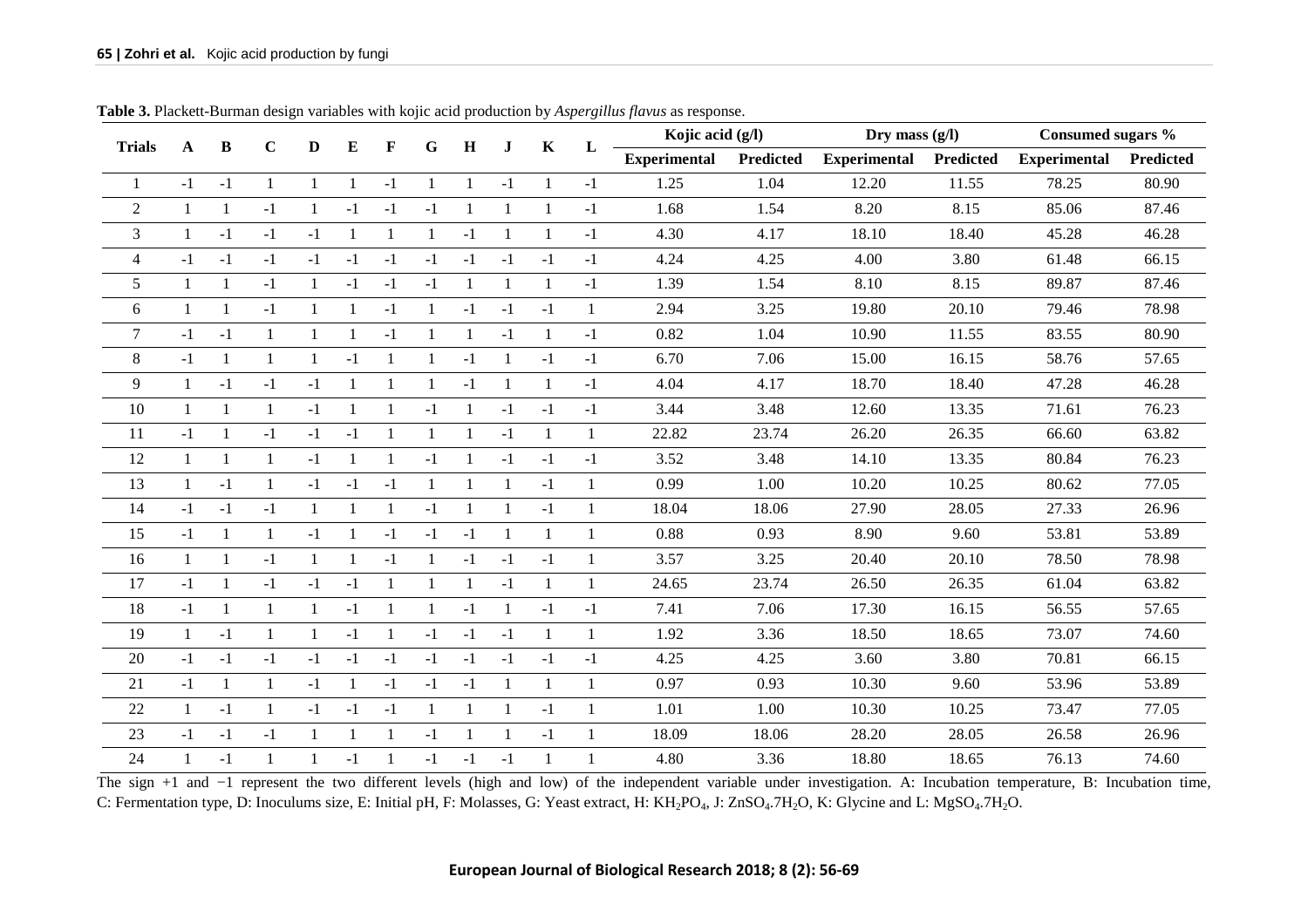|                         |                                      |                     | Coefficient       |                                |                                            | t value              |                               |                     | <b>P</b> value       |                               |
|-------------------------|--------------------------------------|---------------------|-------------------|--------------------------------|--------------------------------------------|----------------------|-------------------------------|---------------------|----------------------|-------------------------------|
| <b>Variable</b><br>code | <b>Variable</b>                      | Kojic acid<br>(g/l) | Dry mass<br>(g/l) | <b>Consumed</b><br>sugars $\%$ | Kojic<br>$\arctan\left(\frac{g}{l}\right)$ | Dry<br>mass<br>(g/l) | <b>Consumed</b><br>sugars $%$ | Kojic<br>acid (g/l) | Dry<br>mass<br>(g/l) | <b>Consumed</b><br>sugars $%$ |
|                         | Constant                             | 5.990               | 15.367            | 65.830                         | 40.055                                     | 104.901              | 87.615                        | $0.0000*$           | $0.0000*$            | $0.0000*$                     |
| A                       | Incubation temperature               | $-3.189$            | $-0.550$          | 7.602                          | $-21.325$                                  | $-3.755$             | 10.118                        | $0.0000*$           | $0.0027*$            | $0.0000*$                     |
| B                       | Incubation time                      | 0.677               | 0.250             | 3.842                          | 4.526                                      | 1.707                | 5.113                         | $0.0007*$           | 0.1136 <sup>N</sup>  | $0.0003*$                     |
| $\mathcal{C}$           | Fermentation type                    | $-3.179$            | $-2.108$          | 4.223                          | $-21.258$                                  | $-14.393$            | 5.620                         | $0.0000*$           | $0.0000*$            | $0.0001*$                     |
| $\mathbf D$             | Inoculums size                       | $-0.271$            | 1.742             | 1.928                          | $-1.811$                                   | 11.890               | 2.566                         | 0.0952 <sup>N</sup> | $0.0000*$            | $0.0247*$                     |
| ${\bf E}$               | Initial pH                           | $-0.833$            | 1.475             | $-5.292$                       | $-5.574$                                   | 10.069               | $-7.043$                      | $0.0001*$           | $0.0000*$            | $0.0000*$                     |
| $\mathbf F$             | Molasses                             | 3.989               | 4.792             | $-8.241$                       | 26.675                                     | 32.711               | $-10.968$                     | $0.0000*$           | $0.0000*$            | $0.0000*$                     |
| G                       | Yeast extract                        | 0.720               | 1.767             | 1.617                          | 4.815                                      | 12.060               | 2.151                         | $0.0004*$           | $0.0000*$            | 0.0525 <sup>N</sup>           |
| H                       | $KH_2PO_4$                           | 2.153               | 0.917             | 2.906                          | 14.400                                     | 6.258                | 3.868                         | $0.0000*$           | $0.0000*$            | $0.0022*$                     |
|                         | ZnSO <sub>4</sub> .7H <sub>2</sub> O | $-0.529$            | $-0.267$          | $-7.616$                       | $-3.541$                                   | $-1.820$             | $-10.137$                     | $0.0041*$           | 0.0937 <sup>N</sup>  | $0.0000*$                     |
| $\bf K$                 | Glycine                              | $-0.194$            | 0.083             | 1.995                          | $-1.299$                                   | 0.569                | 2.655                         | 0.2184 <sup>N</sup> | 0.5799 <sup>N</sup>  | $0.0210*$                     |
| L                       | MgSO <sub>4</sub> .7H <sub>2</sub> O | 2.401               | 3.467             | $-3.282$                       | 16.058                                     | 23.665               | $-4.369$                      | $0.0000*$           | $0.0000*$            | $0.0009*$                     |

**Table 4.** Statistical analysis of Plackett-Burman design of each variable at two levels for kojic acid production by *Aspergillus flavus*.

t – student's test, p – corresponding level of significance,\* Significant at p ≤0.05, <sup>N</sup>, non-significant at p≥0.05.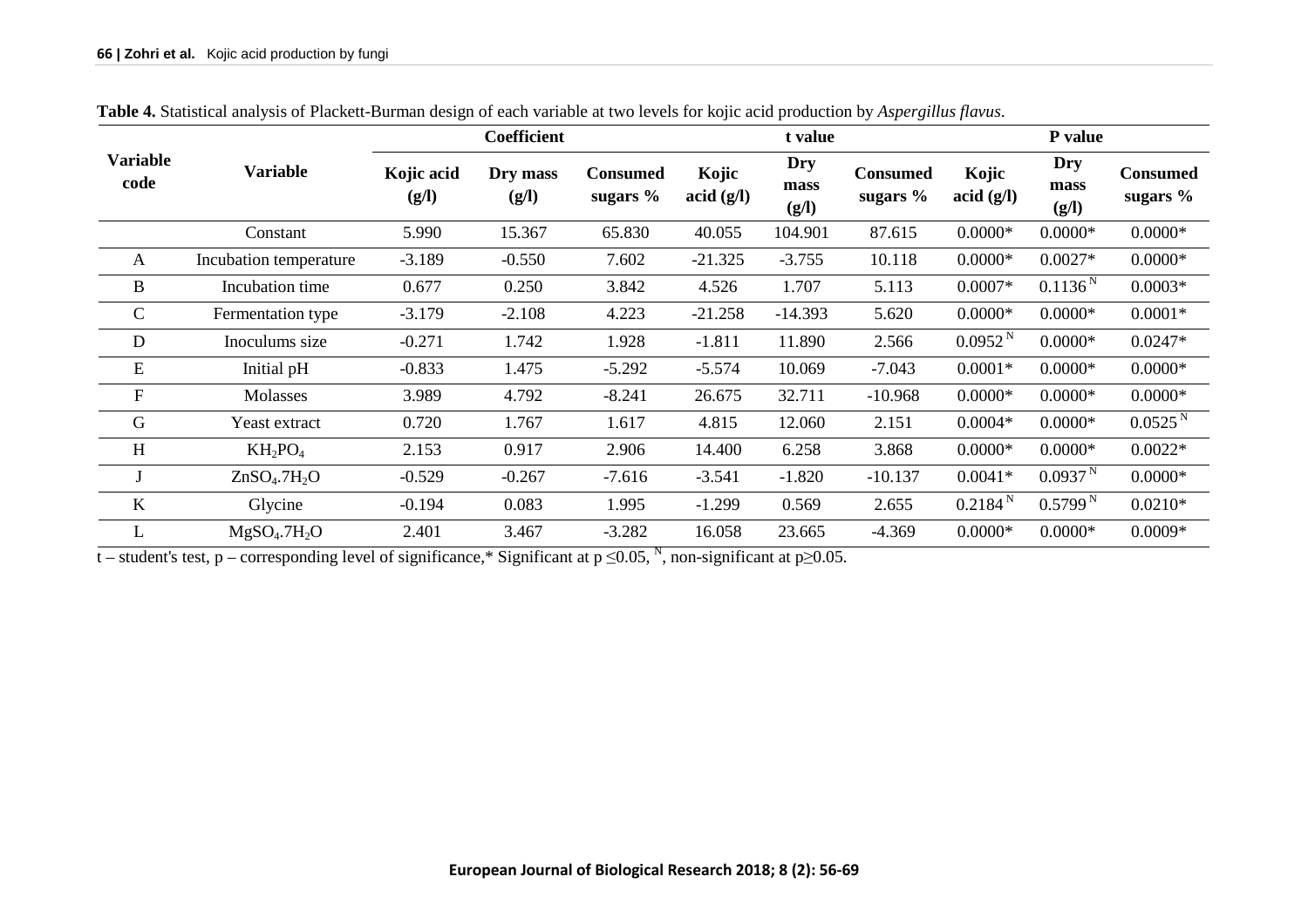## **4. CONCLUSION**

From the outcome of our investigation it is possible to conclude that non-toxigenic *Aspergillus flavus* can be highly recommended in industrial production of kojic acid. Also using statistical method in optimization for improving the production has a great potential for applications and was very effective in our study as the production of KA (24.65 g/l) in this paper increase with 2.33-fold in comparison to the production of original level (10.58 g/l) using Plackett-Burman design.

# **AUTHORS' CONTRIBUTIONS**

A-NAZ and GAEM designed the research plan, drafting and revised. GAEM and RAH carried out the research point by point. All authors helped in collected, re-identifying the fungal strains and approved the manuscript. All authors read and approved the final manuscript.

# **TRANSPARENCY DECLARATION**

The authors declare that there is no conflict of interest regarding the publication of this article.

## **REFERENCES**

- 1. Brtko J, Rondahl L, Fickova M, Hudecova D, Eybl V, Uher M. Kojic acid and its derivatives: History and present state of art. Cent Eur J Public Health. 2004; 12: 16-18.
- 2. Bentley R. Preparation and analysis of kojic acid. Method Enzymol. 1957; 3: 238-241.
- 3. Wilson BJ. Miscellaneous *Aspergillus* toxins. In: Ciegler A, Kadis S, Ajl SJ, eds. Microbial toxins. Vol. VI. Academic Press, New York, 1971: 208- 298.
- 4. Ohyama Y, Mishima Y. Melanogenesis-inhibitory effect of kojic acid and its action mechanism. Fragrance J. 1990; 6: 53-58.
- 5. Basappa SC, Sreenivasamurthy V, Parpia HA. Aflatoxin and kojic acid production by resting cells of *Aspergillus flavus* link. Microbiol. 1970; 61: 81- 86.
- 6. Saad AM, Hamed HA, Saad MM. Kojic acid production by a toxigenic strain of *Aspergillus parasiticus* and a non - toxigenic strain of *Aspergillus flavus*. Afr J Mycol Biotechnol. 1996; 4(3): 19-27.
- 7. Chang PK, Scharfenstein LL, Luo M, Mahoney N, Molyneux RJ, Yu J, et al. Loss of msn A, a putative stress regulatory gene, in *Aspergillus parasiticus* and *Aspergillus flavus* increased production of conidia, aflatoxin and kojic acid. Toxins. 2011; 3(1): 82-104.
- 8. Prabu R, Rosfarizan M, Shah UKM, Ariff AB. Improvement of *Aspergillus flavus* Link S44-1 using random mutational method for kojic acid production. Minerva Biotechnol. 2011; 23(4): 83-91.
- 9. El-kady IA, Zohri AA, Ragab SH. Kojic acid production from agro-industrial by-products using fungi. Biotechnol Res Int. 2014: ID 642385.
- 10. Kwak MY, Rhee JS. Control mycelial growth for kojic acid production using Ca-alginate immobilized fungal cells. Applied Microbiol Bio technol 1992; 36: 578-583.
- 11. Kwak MY, Rhee JS. Cultivation characteristics of immobilized *Aspergillus oryzae* for kojic acid production. Biotechnol Bioeng. 1991; 39: 903-906.
- 12. Wan HM, Chen CC, Giridhar R, Chang TS. Repeated-batch production of kojic cell retention fermenter using *Aspergillus oryzae M3B9*. J Ind Microbiol Biotechnol. 2005; 32: 227-233.
- 13. Terabayashi Y, Sano M, Yamane N, Marui J, Tamano K, Sagara J, et al. Identification and characterization of genes responsible for biosynthesis of kojic acid, an industrially important compound from *Aspergillus oryzae*. Fungal Gen Biol. 2010; 47: 953-961.
- 14. Moharram AM, Zohri AA, Seddek NH. Production of kojic acid by endophytic fungi isolated from medicinal plant in Egypt. Int Invent J Biochem Bioinf. 2015; 3(3): 28-31.
- 15. Lee CZ, Liou GY, Yuan GF. Comparison of the aflR gene sequences of strains in *Aspergillus* section Flavi. J Microbiol. 2006; 152: 161-170.
- 16. Gould BS. The metabolism of *Aspergillus tamari* Kita, kojic acid production. Biochem J. 1938; 32: 797-802.
- 17. Lin MT, Mahojan JR, Dianese JC, Takatsu A. High production of kojic acid crystals by *Aspergillus parasiticus* UNBF A12 in liquid medium. Appl Environ Microbiol. 1976; 32: 298-299.
- 18. Nandan R, Polasa H. Inhibition of growth of kojic acid biosynthesis in *Aspergillus* by some chlorinated hydrocarbons. Indian J Microbiol. 1985; 25: 21-25.
- 19. El-Aasar SA. Cultural conditions studies on kojic acid production by *Aspergillus parasiticus*. Int J Agric Biol. 2006; 8(4): 468-473.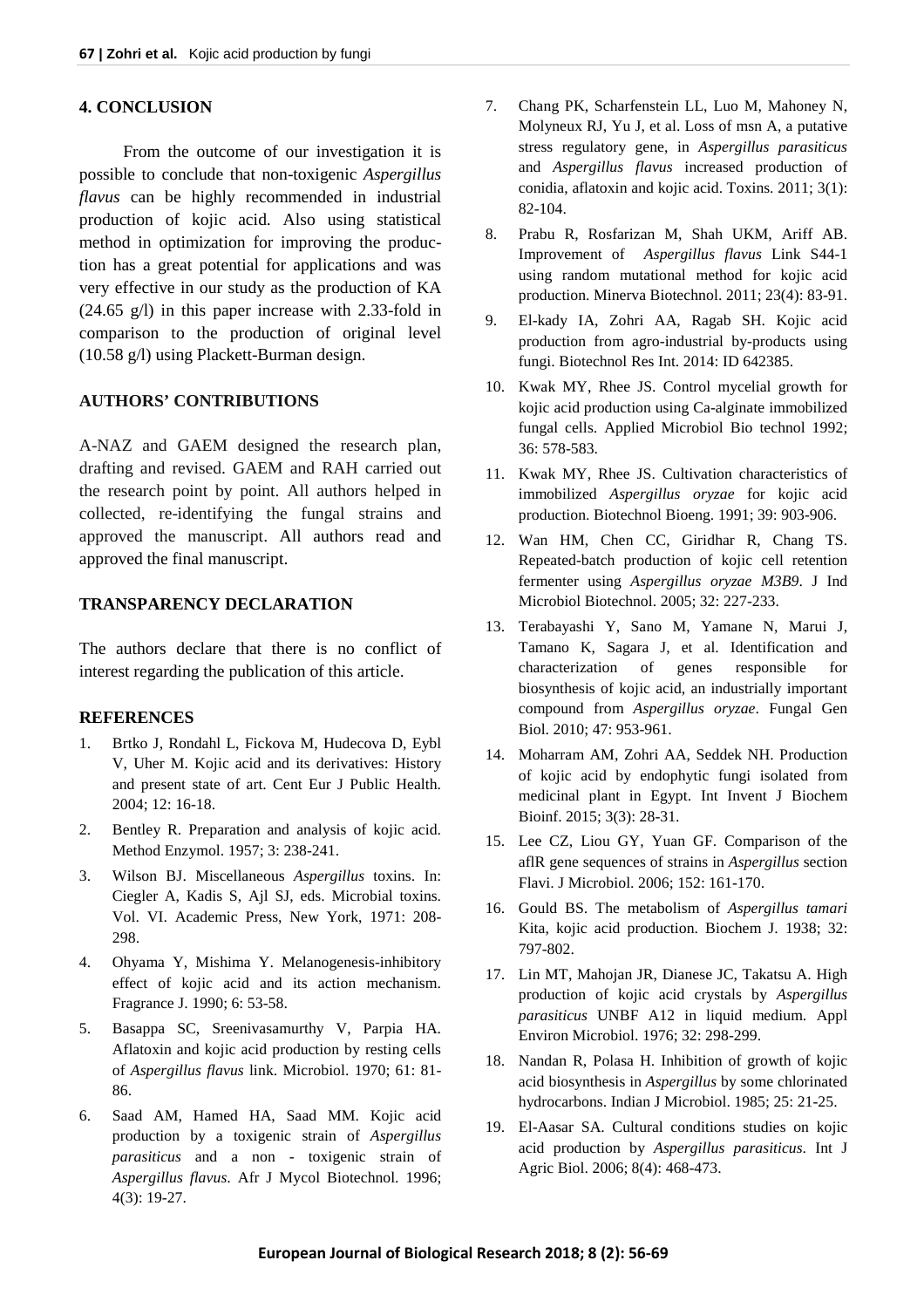- 20. Bentley R. From miso, sake and shoyu to cosmetics: a century of science for kojic acid. Nat Prod Rep. 2006; 23: 1046-1062.
- 21. Hazzaa MM, Saad AM, Hassan HM, Ibrahim E. High production of kojic acid crystals by isolated *Aspergillus oryzae* var. effuses NRC14. J Appl Sci Res. 2013; 9(3): 1714-1723.
- 22. Kitada M, Ueyama H, Fukimbara T. Studies on kojic acid fermentation. (I) Cultural condition in submerged culture. J Ferment Technol. 1967; 45: 1101-1107.
- 23. Megalla SE, Bennett GA, Ellis JJ, Shotell OI. Production of deoxynivalenol and zearalenone by isolates of *Fusarium graminearum* SCHW. J Basic Microbiol. 1986; 26: 415-419.
- 24. El-kady IA, Moubasher MH, Eman Mostafa M. Glycerol production by two filamentous fungi grown at different ionic and monionic osmotics and cheese whey. Folia Microbiol. 1994; 39(3): 203- 207.
- 25. Zohri AA. Glycerol production fromcheese whey by selected fungal cultures. J Food Sci Technol. 2000; 37(5): 533-538.
- 26. Khamaruddin NR, Basri M, Lian GEC. Enzymatic synthesis and characterization of palm-based kojic acid ester. J Oil Palm Res. 2008; 20: 461-469.
- 27. El-kady IA, Zohri AA, Mostafa EM, Ragaa SM. Lipid and sterol production by moulds on sugar cane molasses by products. Proceeding of the 1st International Conference on Fungi: Hopes and Challenges, Al-Azhar University, Cairo, Egypt, 1996; 1: 87-98.
- 28. Mostafa EM, Zohri AA. Utilization of sugar cane molasses for lipid, sterol and ergosterol production by *Cochliobolus spicifer* Nelson. Afr J Mycol Biotechnol. 1997; 5(2): 63-72.
- 29. Abd-El-Galil MSM. Side chain degradation and some bio-logical transformations of progesterone by fungi [Ph.D. thesis], Department of Botany, Faculty of Science, Assiut University, Assiut, Egypt, 2000.
- 30. Zohri AA. Production of some therapeutic compounds by fungi cultivated on agro-industrial by-products. International Conference on "World Perspectives for Sugar Beet and Cane as a Food and Energy Crop". Sharm El Sheikh, Egypt. 4-7 March 2007: 1-35.
- 31. Rodrigues APD, Carvalho ASC, Santos AS, Alves CN, do Nascimento JLM, Silva EO. Kojic acid, a secondary metabolite from *Aspergillus* sp., acts as an inducer of macrophage activation. Cell Biol Int. 2011; 35(4): 335-343.
- 32. Reed, Bushnell. Unpublished work quoted by Barham HN, Smits BL. Trans Kans Acad Sci. 1934; 37: 91.
- 33. Anon. Sansei Pharmaceutical Company, Japan. Personal communications, 1992.
- 34. Le Blanc DT, Akers HA. Maltol and ethyl maltol; from larch tree to successful food additives. Food Technol. 1989; 26: 78-87.
- 35. Chen JS, Wei C, Marshall MR. Inhibition mechanism of kojic acid on polyphenol oxidase. J Agri Food Chem. 1991; 39(11): 1897-1901.
- 36. Budavari S, ed. The Merck Index, 12th edn., Version 12:3, Whitehouse Station, NJ, Merck & Co. & Boca Raton, FL, Chapman & Hall, 2000.
- 37. Jarchem Industries. Technical Information Sheet: Kojic Acid, Newark, NJ, 2000.
- 38. Mussatto SI, Ballesteros LF, Martins SF, Teixeira JA. Use of agro-industrial wastes in solid state fermentation processes. In: Show KY, Guo X. Industrial waste. Intech Eur. 2012: 121-140.
- 39. Fatima B, Hussain Z, Khan MA. Utilization of agroindustrial waste residues for the production of amylase from *Aspergillus oryzae* IIB-62014. Br Biotechnol J. 2014; 4(4): 350-365.
- 40. Cara C, Ruiz E, Oliva JM, Saez F, Castro E. Conversion of olive tree biomass into fermentable sugars by dilute acid pretreatment and enzymatic saccharification. Biores Technol. 2008; 99: 1869- 1876.
- 41. Xu C, Kim S, Hwang H, Choi J. Optimization of submerged culture conditions for mycelial growth and exobiopolymer production by *Paecilomyces tenuipes* C240. Process Biochem. 2003; 38(7): 1025-1030.
- 42. Lakshmi MVVC, Sridevi V, Rao MN, Swamy AVN. Optimization of phenol degradation from *Pseudomonas aeruginosa* (NCIM 2074) using response surface methodology. Int J Res Pharm Chem. 2011; 1(4): 925-935.
- 43. Senthilkumar S, Perumalsamy M, Prabhu HJ, Basha CA, Anantharaman N. Response surface optimization for efficient dye removal by isolated strain *Pseudomonas* sp. Cent Eur J Eng. 2012; 2(3): 425-434.
- 44. Chen X, Bai J, Cao J, Li Z, Xiong J, Zhang L, et al. Medium optimization for the production of cyclic adenosine 30,50-monophosphate by *Microbacterium* sp. no. 205 using response surface methodology. Biores Technol. 2009; 100: 919-924.
- 45. Abdel-Fattah YR, Saeed HM, Gohar YM, El-Baz MA. Improved production of *Pseudomonas*